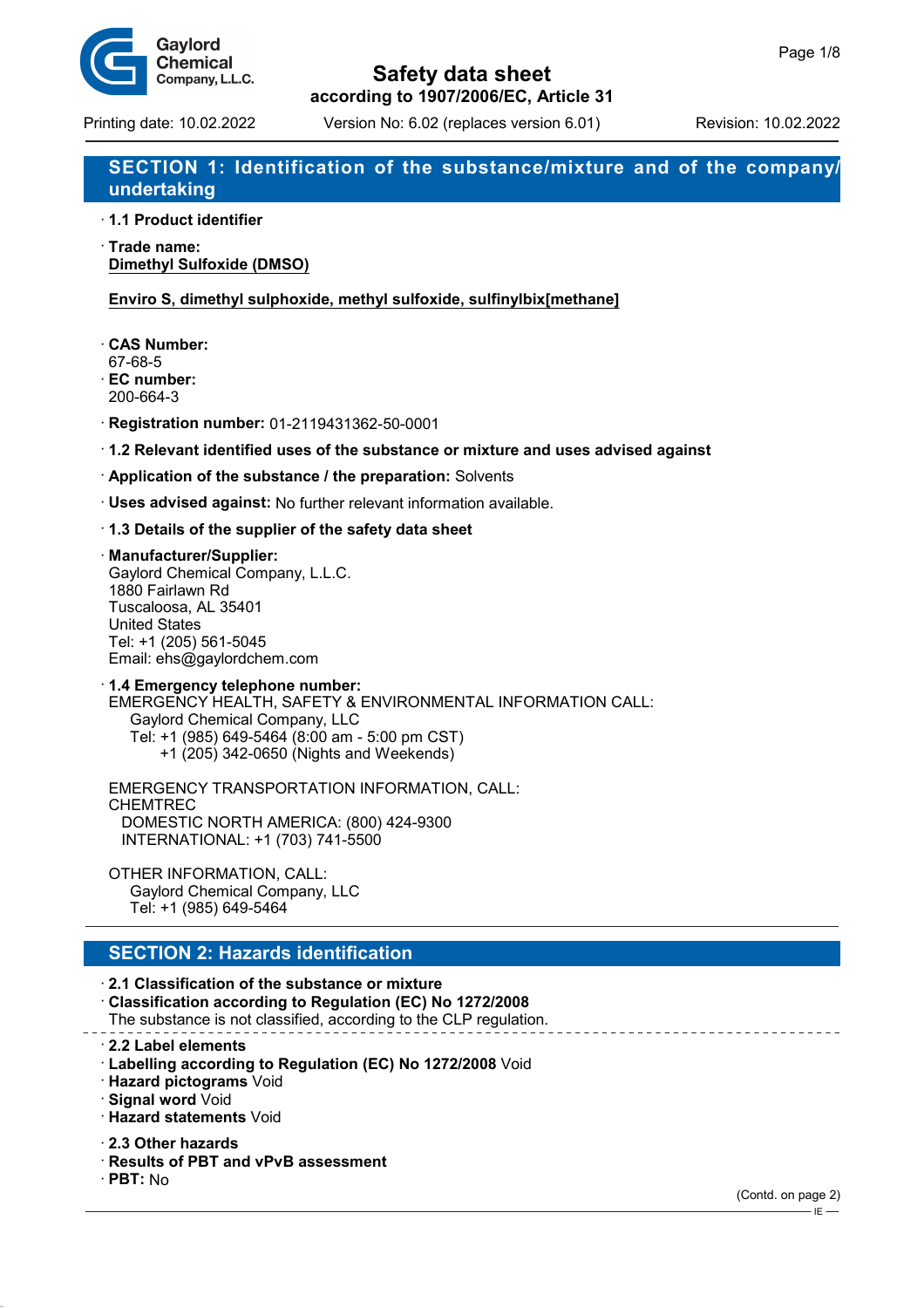

Printing date: 10.02.2022 Version No: 6.02 (replaces version 6.01) Revision: 10.02.2022

#### **Trade name: Dimethyl Sulfoxide (DMSO)**

· **vPvB:** No

(Contd. of page 1)

# **SECTION 3: Composition/information on ingredients**

- · **3.1 Substances**
- · **CAS No. Description**
- 67-68-5 dimethyl sulfoxide
- · **Identification number(s)**
- · **EC number:** 200-664-3

### **SECTION 4: First aid measures**

- · **4.1 Description of first aid measures**
- · **General information:**
- No special measures required.
- If symptoms persist consult doctor.
- · **After inhalation:** Supply fresh air.
- · **After skin contact:** Generally the product does not irritate the skin.
- · **After eye contact:**

Rinse opened eye for several minutes under running water.

Remove contact lenses, if present and easy to do. Continue rinsing.

· **After swallowing:**

Rinse mouth.

- Do NOT induce vomiting.
- · **4.2 Most important symptoms and effects, both acute and delayed Coughing**

Gastric or intestinal disorders

· **4.3 Indication of any immediate medical attention and special treatment needed**

No further relevant information available.

# **SECTION 5: Firefighting measures**

- · **5.1 Extinguishing media**
- · **Suitable extinguishing agents:**

CO $□$ , powder or water spray. Fight larger fires with water spray or alcohol resistant foam.

Use fire extinguishing methods suitable to surrounding conditions.

- · **For safety reasons unsuitable extinguishing agents:** Water with full jet
- · **5.2 Special hazards arising from the substance or mixture** Formation of toxic gases is possible during heating or in case of fire. In case of fire, the following can be released: Carbon monoxide

Carbon dioxide

Sulphur oxides (SOx)

- · **5.3 Advice for firefighters**
- **Protective equipment:** Wear self-contained respiratory protective device.
- · **Additional information** Cool endangered receptacles with water spray.

Collect contaminated fire fighting water separately. It must not enter the sewage system.

# **SECTION 6: Accidental release measures**

· **6.1 Personal precautions, protective equipment and emergency procedures** Ensure adequate ventilation. Keep away from ignition sources. Wear protective clothing.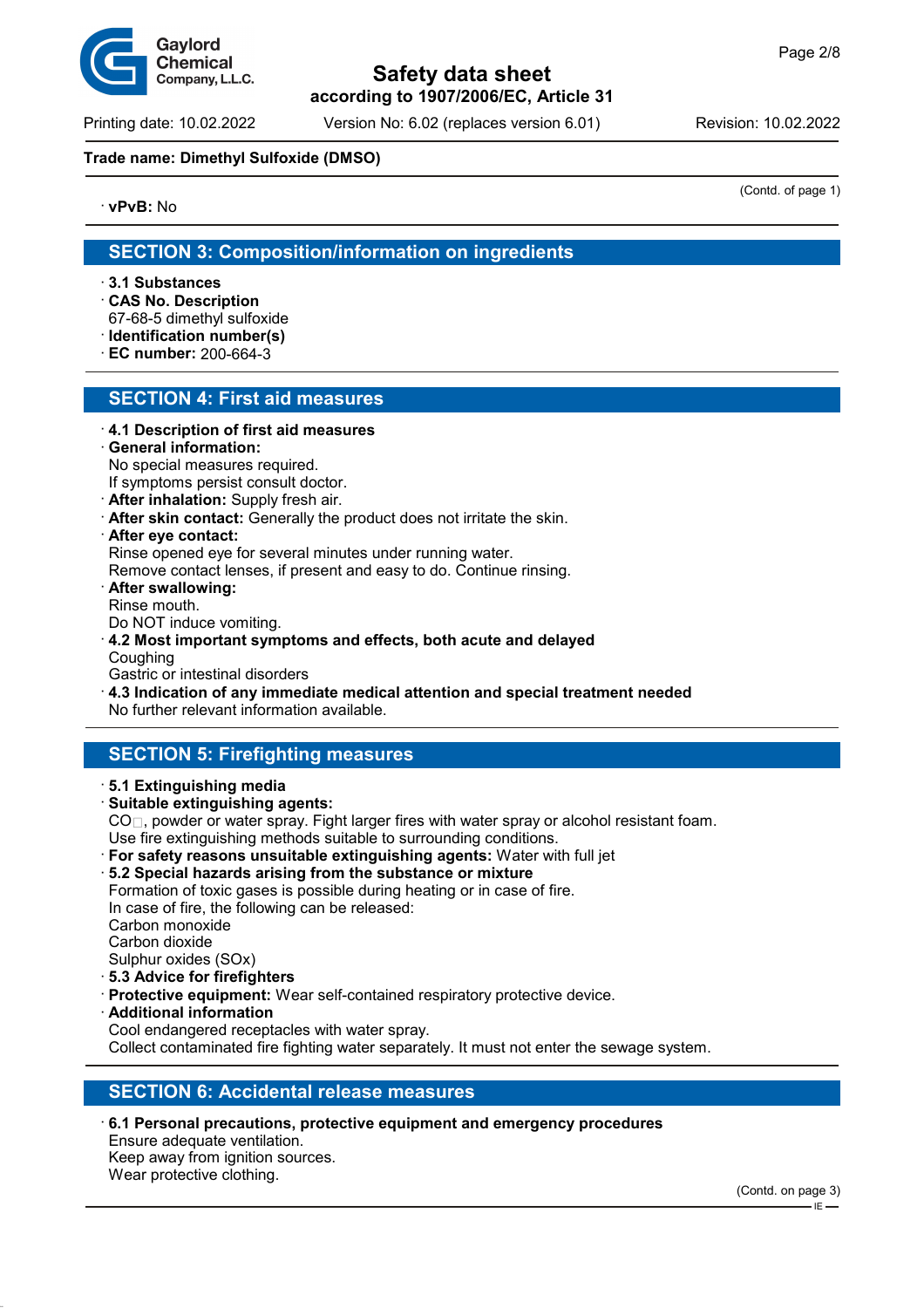Printing date: 10.02.2022 Version No: 6.02 (replaces version 6.01) Revision: 10.02.2022

#### **Trade name: Dimethyl Sulfoxide (DMSO)**

· **6.2 Environmental precautions:**

Dilute with plenty of water.

- Do not allow to enter sewers/ surface or ground water.
- · **6.3 Methods and material for containment and cleaning up:**
- Absorb with liquid-binding material (sand, diatomite, acid binders, universal binders, sawdust).

Dispose of the material collected according to regulations.

· **6.4 Reference to other sections** See Section 7 for information on safe handling. See Section 8 for information on personal protection equipment. See Section 13 for disposal information.

# **SECTION 7: Handling and storage**

- · **7.1 Precautions for safe handling** Ensure good ventilation/exhaustion at the workplace. · **Information about fire and explosion protection:** Keep ignition sources away - Do not smoke.
- · **7.2 Conditions for safe storage, including any incompatibilities**
- · **Storage:**
- · **Requirements to be met by storerooms and receptacles:** Store only in the original receptacle.
- · **Information about storage in one common storage facility:** Do not store together with oxidising and acidic materials.
- **Further information about storage conditions:** Store in cool, dry conditions in well sealed receptacles. Store receptacle in a well ventilated area.
- · **7.3 Specific end use(s)** No further relevant information available.

# **SECTION 8: Exposure controls/personal protection**

#### · **8.1 Control parameters**

· **Ingredients with limit values that require monitoring at the workplace:**

The product does not contain any relevant quantities of materials with critical values that have to be monitored at the workplace.

| <b>DNELs</b>   |                               |                                  |                                                      |  |
|----------------|-------------------------------|----------------------------------|------------------------------------------------------|--|
| Oral           |                               |                                  | DNEL(long/systemic) 60 mg/kg bw/day (Consumer)       |  |
| Dermal         |                               |                                  | DNEL(long/systemic)   100 mg/kg bw/day (Consumer)    |  |
|                |                               |                                  | 200 mg/kg bw/day (Workers (Industrial/Professional)) |  |
|                | Inhalative   DNEL(long/local) |                                  | 47 mg/m3 (Consumer)                                  |  |
|                |                               |                                  | 265 mg/m3 (Workers (Industrial/Professional))        |  |
|                |                               |                                  | DNEL(long/systemic)   120 mg/m3 (Consumer)           |  |
|                |                               |                                  | 484 mg/m3 (Workers (Industrial/Professional))        |  |
| <b>PNECs</b>   |                               |                                  |                                                      |  |
| PNEC(aqua)     |                               | 17 mg/L (freshwater)             |                                                      |  |
|                |                               | 1.7 mg/L (marine water)          |                                                      |  |
| PNEC(STP)      |                               | 11 mg/L (sewage treatment plant) |                                                      |  |
| PNEC(sediment) |                               | 13.4 mg/kg sedi. dw (freshwater) |                                                      |  |
| PNEC(soil)     |                               | 3.02 mg/kg soil dw (soil)        |                                                      |  |
| PNEC(oral)     |                               | 700 mg/kg food (food)            |                                                      |  |

#### · **8.2 Exposure controls**

#### · **Individual protection measures, such as personal protective equipment**

· **General protective and hygienic measures:**

Keep away from foodstuffs, beverages and feed. Do not eat, drink, smoke or sniff while working.

(Contd. of page 2)

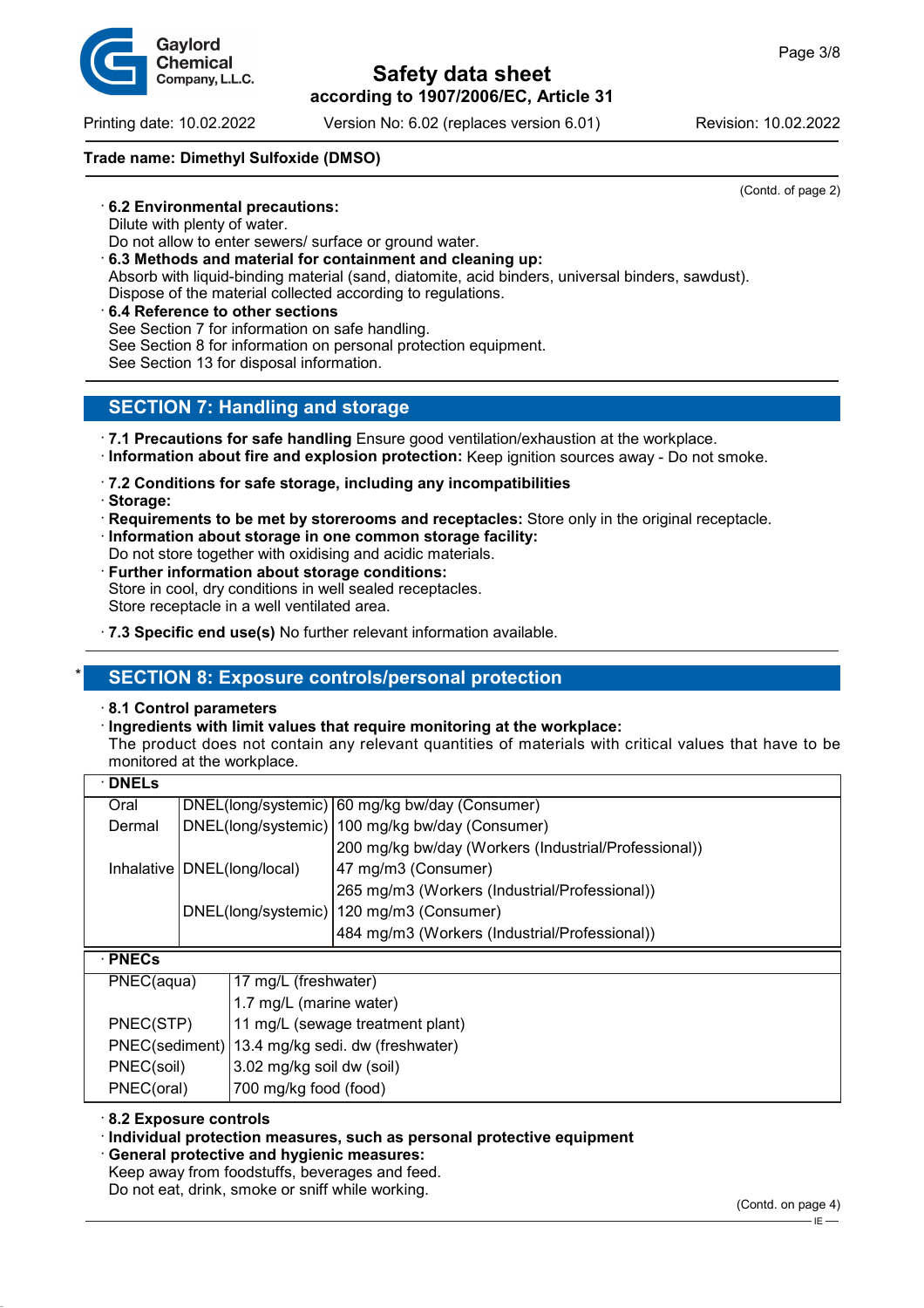

Printing date: 10.02.2022 Version No: 6.02 (replaces version 6.01) Revision: 10.02.2022

### **Trade name: Dimethyl Sulfoxide (DMSO)**

(Contd. of page 3) The usual precautionary measures are to be adhered to when handling chemicals.

#### · **Respiratory protection:**

Not necessary if room is well-ventilated.

Use suitable respiratory protective device when high concentrations are present.

Only during spraying without adequate removal by suction.

#### · **Hand protection**

The glove material has to be impermeable and resistant to the product/ the substance/ the preparation. Selection of the glove material on consideration of the penetration times, rates of diffusion and the degradation.

#### · **Material of gloves**

The selection of the suitable gloves does not only depend on the material, but also on further marks of quality and varies from manufacturer to manufacturer.

Butyl rubber, BR

Nitrile rubber, NBR

Recommended thickness of the material:  $> 0.75$  mm

### · **Penetration time of glove material**

The exact break through time has to be found out by the manufacturer of the protective gloves and has to be observed.

#### · **Eye/face protection**



Tightly sealed goggles

**Body protection: Protective work clothing** 

## **SECTION 9: Physical and chemical properties**

| 9.1 Information on basic physical and chemical properties                      |                             |
|--------------------------------------------------------------------------------|-----------------------------|
| <b>General Information</b>                                                     |                             |
| · Physical state                                                               | Fluid                       |
| $\cdot$ Form:                                                                  | Fluid                       |
| · Colour:                                                                      | Colourless                  |
|                                                                                | Clear                       |
| · Odour:                                                                       | Odourless                   |
| ⋅ Odour threshold:                                                             | Not determined.             |
| · Melting point/freezing point:                                                | 18.5 °C                     |
| · Boiling point or initial boiling point and boiling                           |                             |
| range                                                                          | 189 °C                      |
| · Flammability                                                                 | Not applicable.             |
| <b>Lower and upper explosion limit</b>                                         |                             |
| · Lower:                                                                       | $2.6$ Vol %                 |
| $\cdot$ Upper:                                                                 | 28.5 Vol %                  |
| · Flash point:                                                                 | 87 °C (ASTM D93)            |
| · Ignition temperature:                                                        | 300 - 302 $^{\circ}$ C      |
| · Decomposition temperature:                                                   | 190 °C                      |
| ∴pH                                                                            | Not determined.             |
| · Viscosity:                                                                   |                             |
| · Kinematic viscosity                                                          | Not determined.             |
| Dynamic at 20 °C:                                                              | $2.14$ mPas                 |
| · Solubility                                                                   |                             |
| $\cdot$ water at 25 °C:                                                        | 1000 g/L (calc.)            |
| · Partition coefficient n-octanol/water (log value) -1.35 logPow (20 °C, pH 7) |                             |
| · Vapour pressure at 20 °C:                                                    | 0.56 hPa (EU Method A.4)    |
| · Density and/or relative density                                              |                             |
| · Density at 20 °C:                                                            | 1.1 $g/cm3$ (EU Method A.3) |
| · Relative density                                                             | Not determined.             |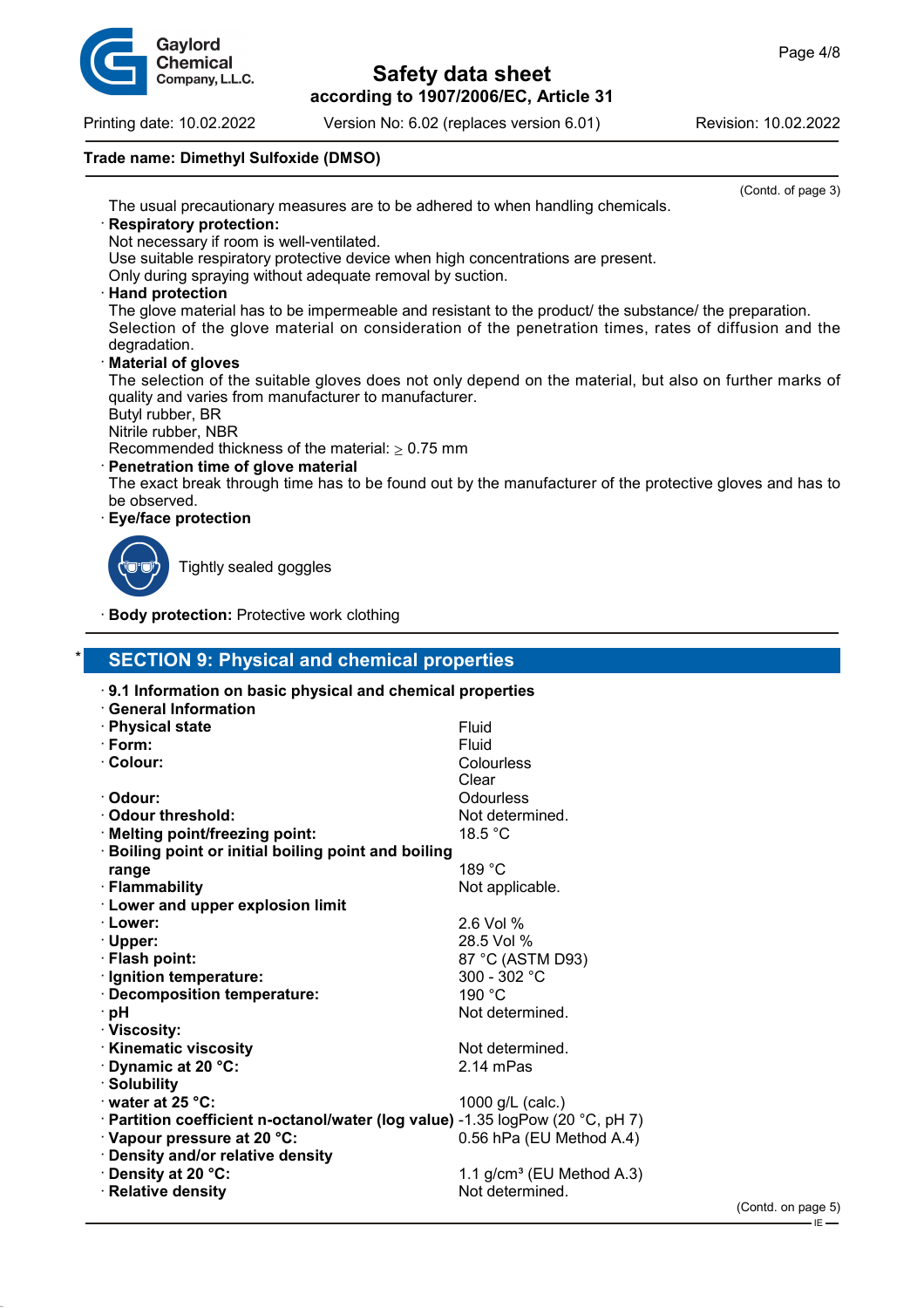$(4)$ 



# **Safety data sheet according to 1907/2006/EC, Article 31**

Printing date: 10.02.2022 Version No: 6.02 (replaces version 6.01) Revision: 10.02.2022

#### **Trade name: Dimethyl Sulfoxide (DMSO)**

| · Vapour density<br>· Relative gas density                                                                       | (Contd. of page<br>2.7 (Air = 1)<br>Not determined.                    |
|------------------------------------------------------------------------------------------------------------------|------------------------------------------------------------------------|
| $\cdot$ 9.2 Other information<br><b>Explosive properties:</b><br>Oxidising properties<br><b>Evaporation rate</b> | Product does not present an explosion hazard.<br>No<br>Not determined. |

### **SECTION 10: Stability and reactivity**

| 10.1 Reactivity No further relevant information available. |  |
|------------------------------------------------------------|--|
|------------------------------------------------------------|--|

- · **10.2 Chemical stability** No decomposition if used and stored according to specifications.
- · **Thermal decomposition / conditions to be avoided:** No decomposition if used according to specifications.
- To avoid thermal decomposition do not overheat.
- · **10.3 Possibility of hazardous reactions** No dangerous reactions known.
- · **10.4 Conditions to avoid** Keep away from heat and direct sunlight.
- · **10.5 Incompatible materials:**
- Strong oxidizing agents
- **Perchlorates**
- · **10.6 Hazardous decomposition products:** No dangerous decomposition products known.

### **SECTION 11: Toxicological information**

#### · **11.1 Information on hazard classes as defined in Regulation (EC) No 1272/2008**

· **Acute toxicity** Based on available data, the classification criteria are not met.

| <b>LD/LC50 values relevant for classification:</b> |  |  |  |  |
|----------------------------------------------------|--|--|--|--|
|                                                    |  |  |  |  |
|                                                    |  |  |  |  |
|                                                    |  |  |  |  |
|                                                    |  |  |  |  |
|                                                    |  |  |  |  |

**Skin corrosion/irritation** Based on available data, the classification criteria are not met.

- · **Serious eye damage/irritation** Based on available data, the classification criteria are not met.
- · **Respiratory or skin sensitisation** Based on available data, the classification criteria are not met.
- · **Germ cell mutagenicity** Based on available data, the classification criteria are not met.
- · **Carcinogenicity** Based on available data, the classification criteria are not met.
- · **Reproductive toxicity** Based on available data, the classification criteria are not met.
- · **STOT-single exposure** Based on available data, the classification criteria are not met.
- · **STOT-repeated exposure** Based on available data, the classification criteria are not met.
- · **Aspiration hazard** Based on available data, the classification criteria are not met.
- · **Additional toxicological information:**
- · **CMR effects (carcinogenity, mutagenicity and toxicity for reproduction)**
- Ames and/or Micronucleus Test: negative
- · **11.2 Information on other hazards**
- · **Endocrine disrupting properties** Substance is not listed.

# **SECTION 12: Ecological information**

#### · **12.1 Toxicity**

| · Aquatic toxicity: |                                                                                   |  |
|---------------------|-----------------------------------------------------------------------------------|--|
|                     | LC50 (96h) (static) $\vert$ > 25000 mg/L (Fish) (OECD Guideline 203, Danio rerio) |  |
|                     | l nominal                                                                         |  |
|                     | EC50 (48h) (static)   24600 mg/L (Daphnia) (OECD Guideline 202, Daphnia magna)    |  |
|                     |                                                                                   |  |

(Contd. on page 6)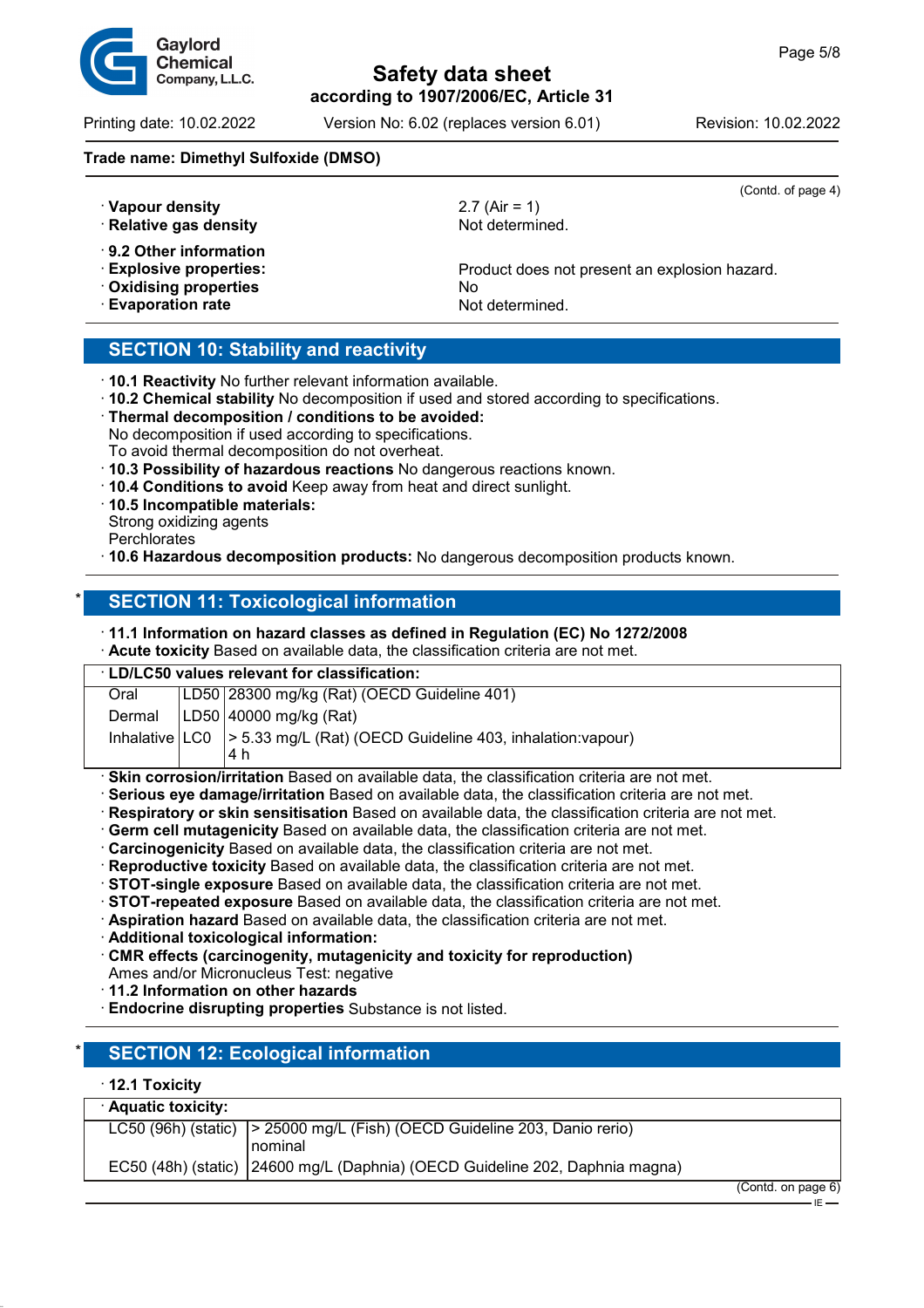Printing date: 10.02.2022 Version No: 6.02 (replaces version 6.01) Revision: 10.02.2022

#### **Trade name: Dimethyl Sulfoxide (DMSO)**

| <b>Toolita</b> of baye of                                                                      |
|------------------------------------------------------------------------------------------------|
| EC50 (0,5h) (static)   10 - 100 mg/L (Bacteria) (ISO 8192, activated sludge)                   |
| EC50 (72h) (static)   17000 mg/L (Algae) (OECD Guideline 201, Pseudokirchneriella subcapitata) |
| l nominal                                                                                      |

- · **12.2 Persistence and degradability** Not readily biodegradable 31 % (28 d, OECD Guideline 301D)
- · **12.3 Bioaccumulative potential** Due to the distribution coefficient n-octanol/water an accumulation in organisms is not expected. 3.16 BCF (QSAR)
- · **12.4 Mobility in soil** 0.64 log Koc (QSAR)
- · **12.5 Results of PBT and vPvB assessment** According to the results of its assessment, this substance is not a PBT or a vPvB.
- · **12.6 Endocrine disrupting properties** The product does not contain substances with endocrine disrupting properties.
- · **12.7 Other adverse effects** No further relevant information available.

### **SECTION 13: Disposal considerations**

· **13.1 Waste treatment methods**

- · **Recommendation:** Must be specially treated adhering to official regulations.
- · **Uncleaned packaging**
- · **Recommendation:** Disposal must be made according to official regulations.
- **Recommended cleansing agents:** Water, if necessary together with cleansing agents.

### **SECTION 14: Transport information**

| $\cdot$ 14.1 UN number or ID number<br>· ADR/RID/ADN, IMDG, IATA<br>$\cdot$ 14.2 UN proper shipping name | Void                                                         |
|----------------------------------------------------------------------------------------------------------|--------------------------------------------------------------|
| · ADR/RID/ADN, IMDG, IATA<br>14.3 Transport hazard class(es)                                             | Void                                                         |
| · ADR/RID/ADN, IMDG, IATA<br>∴Class<br>14.4 Packing group                                                | Void                                                         |
| · ADR/RID/ADN, IMDG, IATA<br>14.5 Environmental hazards:                                                 | Void                                                         |
| · Marine pollutant:<br>14.6 Special precautions for user                                                 | No.<br>Not applicable.                                       |
| 14.7 Maritime transport in bulk according to IMO<br>instruments                                          | Not applicable.                                              |
| · Transport/Additional information:<br>· UN "Model Regulation":                                          | Not dangerous according to the above specifications.<br>Void |

### **SECTION 15: Regulatory information**

· **15.1 Safety, health and environmental regulations/legislation specific for the substance or mixture**

· **Directive 2012/18/EU**

· **Named dangerous substances - ANNEX I** Substance is not listed.

 $-E$ 



 $(C_{\text{on}} + C_{\text{on}} + C_{\text{on}} + C_{\text{on}} + C_{\text{on}} + C_{\text{on}} + C_{\text{on}} + C_{\text{on}} + C_{\text{on}} + C_{\text{on}} + C_{\text{on}} + C_{\text{on}} + C_{\text{on}} + C_{\text{on}} + C_{\text{on}} + C_{\text{on}} + C_{\text{on}} + C_{\text{on}} + C_{\text{on}} + C_{\text{on}} + C_{\text{on}} + C_{\text{on}} + C_{\text{on}} + C_{\text{on}} + C_{\text{on}} + C_{\text{on}} + C_{\text{on}} + C_{\text$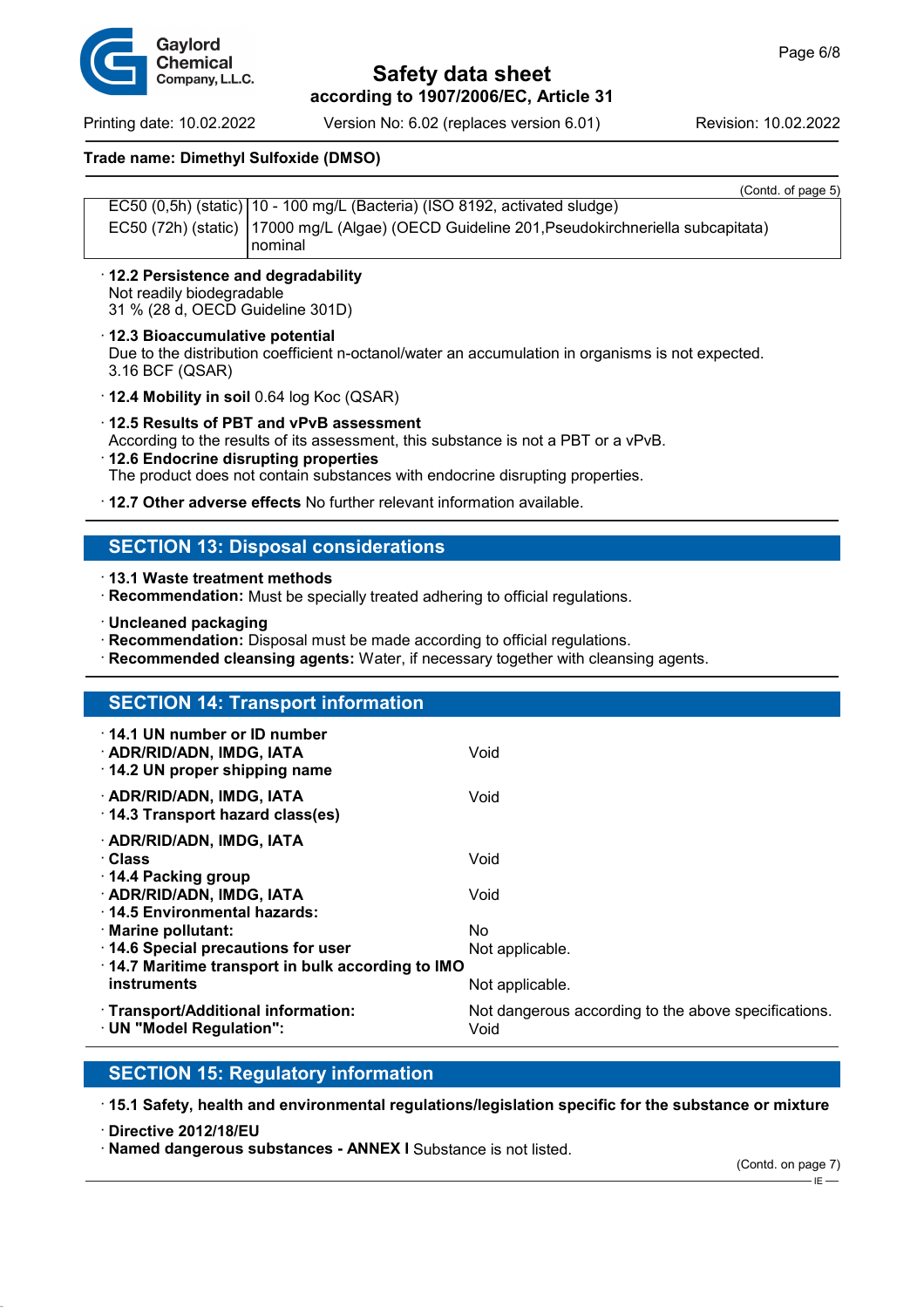

Printing date: 10.02.2022 Version No: 6.02 (replaces version 6.01) Revision: 10.02.2022

### **Trade name: Dimethyl Sulfoxide (DMSO)**

- (Contd. of page 6) · **DIRECTIVE 2011/65/EU on the restriction of the use of certain hazardous substances in electrical and electronic equipment – Annex II** Substance is not listed.
- · **REGULATION (EU) 2019/1148**
- · **Annex I RESTRICTED EXPLOSIVES PRECURSORS (Upper limit value for the purpose of licensing under Article 5(3))**
- Substance is not listed.
- · **Annex II REPORTABLE EXPLOSIVES PRECURSORS** Substance is not listed.
- **Regulation (EC) No 273/2004 on drug precursors** Substance is not listed.
- · **Regulation (EC) No 111/2005 laying down rules for the monitoring of trade between the Community and third countries in drug precursors** Substance is not listed.
- · **Chemical Inventories:**

Australia - AICS Canada - DSL EU - EINECS China - IECSC Japan - ENCS New Zealand - NZIoC Korea - ECL USA - TSCA Philippines - PICCS

· **15.2 Chemical safety assessment:** A Chemical Safety Assessment has been carried out.

## **SECTION 16: Other information**

This information is based on our present knowledge. However, this shall not constitute a guarantee for any specific product features and shall not establish a legally valid contractual relationship.

#### · **Department issuing SDS:**

Chemservice GmbH Herrnsheimer Hauptstrasse 1b D-67550 Worms Tel.: +49 (0)6241-95480-0 Fax: +49 (0)6241-95480-25

Email: sds@chemservice-group.com

· **Date of previous version:** 09.02.2022

· **Version number of previous version:** 6.01

#### · **Abbreviations and acronyms:**

RID: Règlement international concernant le transport des marchandises dangereuses par chemin de fer (Regulations Concerning the International Transport of Dangerous Goods by Rail) ICAO: International Civil Aviation Organisation REACH: Registration, Evaluation, Authorisation and Restriction of Chemicals MARPOL: (from Marine Pollutant) International Convention for the Prevention of Marine Pollution from Ships IBC Code: International Code for the Construction and Equipment of Ships carrying Dangerous Chemicals in Bulk UN: United Nations (also UNO: United Nations Organization) NOEC: No Observed Effect Concentration OECD: Organisation for Economic Co-operation and Development ASTM: American Society for Testing and Materials WAF: Water Accommodated Fraction ADR: Accord relatif au transport international des marchandises dangereuses par route (European Agreement Concerning the International Carriage of Dangerous Goods by Road) IMDG: International Maritime Code for Dangerous Goods IATA: International Air Transport Association GHS: Globally Harmonised System of Classification and Labelling of Chemicals EINECS: European Inventory of Existing Commercial Chemical Substances CAS: Chemical Abstracts Service (division of the American Chemical Society) DNEL: Derived No-Effect Level (REACH) PNEC: Predicted No-Effect Concentration (REACH) LC50: Lethal concentration, 50 percent LD50: Lethal dose, 50 percent

IE